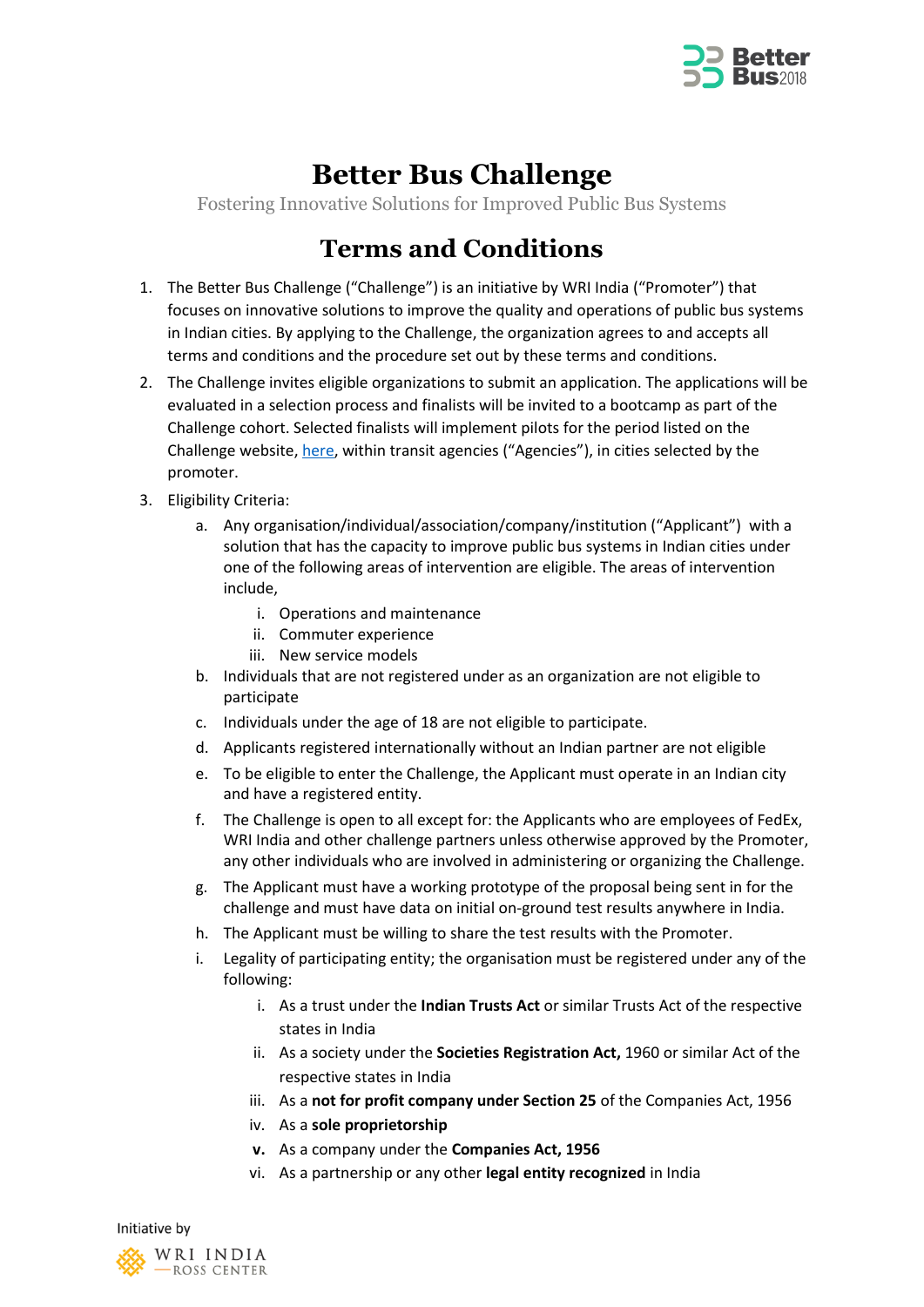

- 4. Application submission:
	- a. Applications must be completed and submitted in the form and format available on the Challenge website [here](https://www.f6s.com/betterbuschallenge/apply) only.
	- b. Applications without detailed contact information of the Applicant sending the application and the information of the key points of contact may be disqualified.
	- c. Applications must be completed in English.
	- d. Only one application per Applicant will be entertained.
	- e. Any applications received after the deadline for last receipt, as posted on the challenge website, will not be accepted.
	- f. Submitted Challenge entries with content deemed as irrelevant or offensive by the Promoter will be removed at the Promoter's sole discretion. The Promoter reserves the right to disqualify submitted Challenge entries which
		- i. are considered to be spam;
		- ii. contain vulgar language or violence;
		- iii. contain pornography, obscenity; and/or
		- iv. are, in the Organizer's view, of inappropriate nature,
		- v. are not supported by the existing provisions of law,
	- g. Applications submitted for evaluation should be authentic. If any instance of plagiarism or theft of intellectual property arises, the Applicant will be disqualified from the Challenge.
	- h. Incomplete information provided or failure to provide true and accurate information as stated in these terms and conditions will automatically disqualify the Applicant. The Promoter shall have the absolute and sole discretion to determine whether any Applicant should be disqualified by reason of failure to abide by these terms and conditions, bad faith, fraud or any other legitimate reason.
- 5. At the Promoter's discretion, the Challenge will provide the cohort with:
	- a. Bootcamp Access to business, design, marketing and finance expertise
	- b. City Advisory mentorship and consultations with city experts
	- c. Pilots Training and technical workshops on pilot design and implementation
- 6. The Applicant undertakes to indemnify and keep the Promoter harmless and indemnified against any loss, damage, claims, costs and expenses which may be incurred or suffered by them due to breach of any of the terms and conditions herein contained.
- 7. All selections and/or decisions made in relation to this Challenge (including without limitation, the selection of cohort and the city transit agency for the pilot program) will be final and conclusive. No enquiries or complaints will be accepted or entertained
- 8. Award Agreement: Following the announcement of the winning Applicants ("Award recipient(s)"), WRI India and the Award recipient(s) will jointly draft and sign an Award Agreement. The Award Agreement will set out a strategy for the Award recipient(s) over the period of the Award Agreement (up to 12 months). The Award Agreement will also set out a schedule and milestones for the Award recipients to receive the monetary award. If an Award Agreement cannot be jointly agreed after a reasonable amount of time subject the Promoter's discretion, another Award Recipient may be selected.
- 9. Monetary award to the award recipient(s) are subject to the express requirement that they submit to the Promoters, all documentation requested by them to permit it to comply with all applicable state, federal, local, provincial, and foreign tax reporting and withholding requirements. All awards may be net of any taxes the Promoter is required by law to withhold. All taxes imposed on awards are the sole responsibility of the Award Recipient(s). In order to receive an award, Award Recipient(s) must submit the tax documentation requested by the

Initiative by

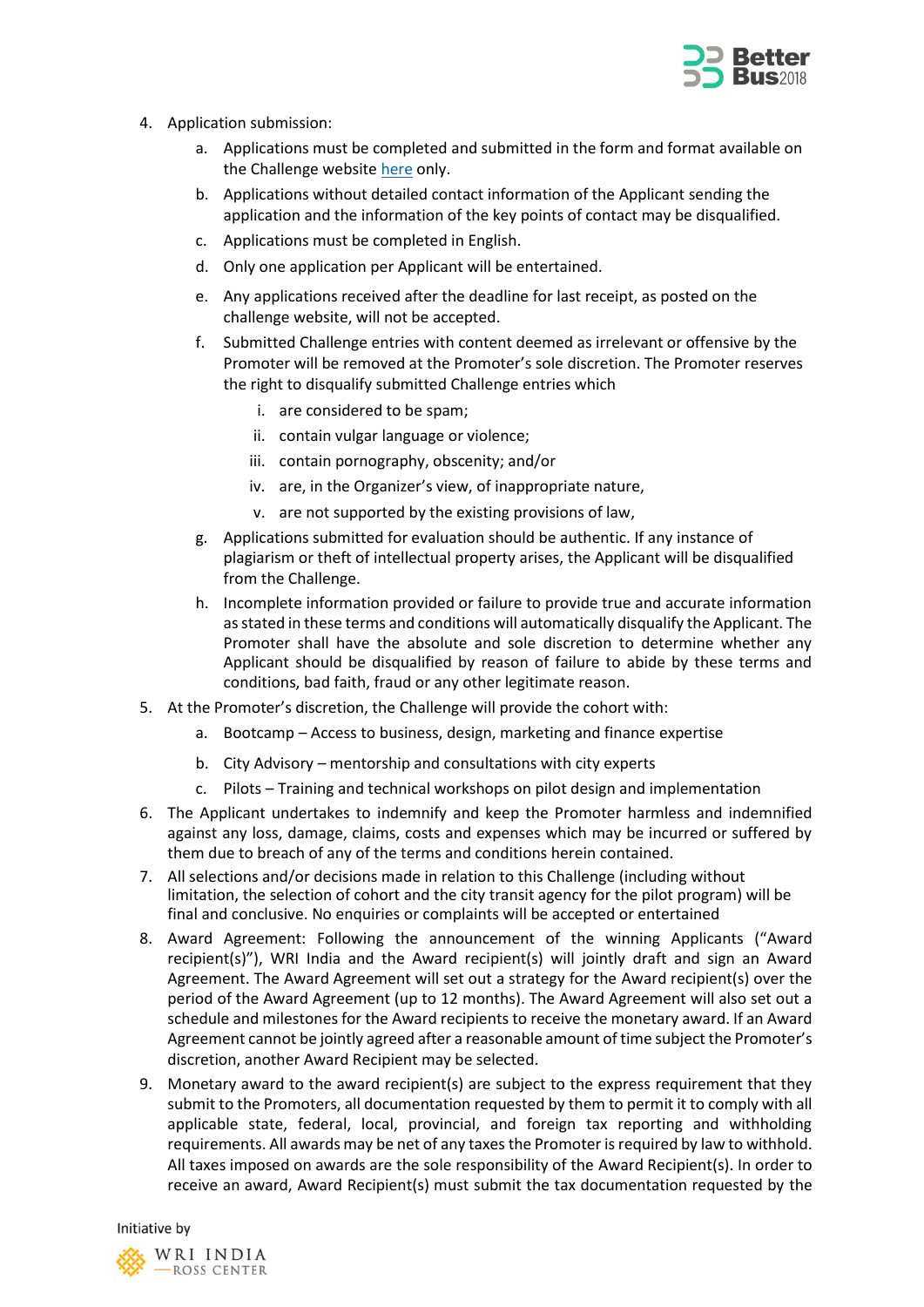

Promoter or otherwise required by applicable law, to the Promoter or the relevant tax authority, all as determined by applicable law, including, where relevant, the law of the award recipient's country of residence. The Award Recipient(s) is responsible for ensuring that it complies with all the applicable tax laws and filing requirements. If the Award Recipient(s) fails to provide such documentation or comply with such laws, the award may be forfeited and the Promoter may, in their sole discretion, select an alternative award recipient.

- 10. The Promoter reserves the absolute right to, at their sole discretion, amend, vary and/or withdraw any of the terms and conditions of the Challenge without any prior notice. In addition to these terms & conditions, other specific terms may be imposed by the Promoter from time to time to deal with any unforeseen situation. The Promoter also reserve the absolute right to change the terms and conditions contained herein and, or, any other rules and regulations in respect of the Challenge at any time without any notice, without assigning any reason and without any liability whatsoever. Applicants are requested to refer to such other terms and conditions, if any, which may be intimated separately as the Promoter considers fit. However, no obligation is cast on the Promoter to separately intimate each individual applicant with regard to such additional terms and conditions.
- 11. Prizes are non-transferable, non-negotiable and non-exchangeable. Prizes will be given in the form of awards/certificates. For Award recipients that comprise a team, the certificates will be made in the name of the team members. The name of the team members will be the name of the team leader stated in the Challenge entry form.
- 12. The Promoter reserves the right to cancel, change, replace or remove the prizes at any time with or without notice to the Participants.
- 13. Intellectual Property Rights (IPR):
	- a. Each Applicant acknowledges that it is the sole author and owner of all rights, title and interest subsisting in their submitted Challenge entries (including intellectual property rights) for the entries submitted.
	- b. However, non-disclosure agreements (NDAs) may not be incorporated.
	- c. Each Participant grants the Promoter an irrevocable, perpetual, paid-up, royaltyfree, non-exclusive worldwide license to display, broadcast, modify, summarize and communicate their Challenge entry to the public and to any entities on any and all media whatsoever, for any purpose whatsoever, including (but not limited to) featuring them in websites or other media for publicity or educational purposes.
- 14. By submitting the application form, the applicant agrees to allow the Promoter to use the name and business description of the Applicant participating in the Challenge on their websites and other marketing or promotional material without any payment or compensation thereof.
- 15. Except for the disclosure related to pilots and unless otherwise mentioned herein, details of the applications will not be shared with any third-party without the consent of the Applicant. By entering into this Challenge, the Applicants shall be deemed to have given their consent for such disclosure.
- 16. The Challenge will coordinate with only one person during the entire process and will send all relevant communication to the designated person.
- 17. The Promoter reserves the right to disqualify any applicant if it has grounds to believe that the applicant has breached any of the terms and conditions.
- 18. Nothing contained herein will be construed to constitute a contract between the Applicant and the Promoter or Agencies.
- 19. The Promoter and Agencies shall not be liable in any manner whatsoever for any claims, losses, damage, costs or expenses in connection with or arising from this Challenge program.
- 20. Each Applicant accepts all risks of personal injury or property damage of any nature whatsoever that may arise from his/her making or creation of the entry or participation in this Challenge and will not in any way hold the Promoter or Agencies responsible for any

Initiative by